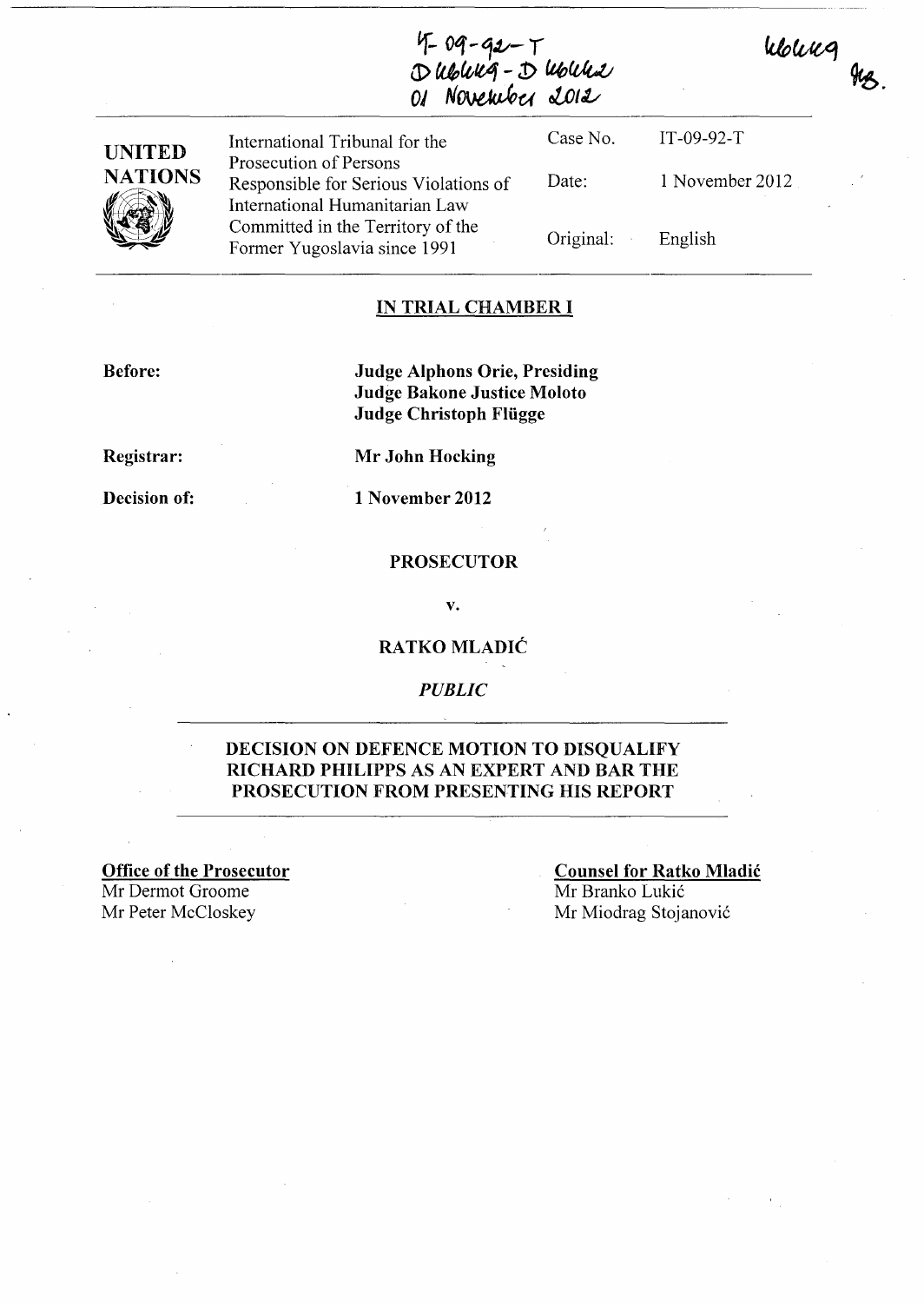# **I. PROCEDURAL HISTORY**

1. At a Status Conference held on 19 January 2012, the Prosecution indicated that it would file the report of proposed expert witness Richard Philipps which had already been disclosed to the Defence. 1 The Chamber noted that the 30-day notice period under Rule 94 *bis* (B) of the Tribunal's Rules of Procedure and Evidence ("Rules") would run from that day, 19 January 2012.<sup>2</sup> At a 65 ter meeting held on 20 February 2012, the Chamber observed that the Prosecution had not yet filed the Philipps Report, and the Prosecution replied that this was due to an oversight and the report would be filed within the week. $3$  The Chamber also informed the Defence that the 30-day notice period would run from the date of the report's filing.<sup>4</sup> On 20 February 2012, the Defence filed a notice of objection and sought to bar the testimony of witness Philipps ("Defence Notice").<sup>5</sup> On 24 February 2012, the Prosecution filed a revised version of the Philipps Report ("Philipps Report").<sup>6</sup> On 6 March 2012 and 26 March 2012, the Defence filed a first supplement to the Defence Notice ("Supplement") and a second supplement ("Second Supplement") respectively, addressing issues arising from the Philipps Report as filed but not in the version originally disclosed.<sup>7</sup>

2. During a Rule 65 *ter* meeting held on 26 March 2012, the Chamber enquired as to the possibility of the parties agreeing on any of the contents of the Philipps Report independently of the determination of witness Philipps's status as an expert.<sup>8</sup> At a Status Conference held on 29 March 2012, the Chamber directed the parties to indicate any possible agreement on, the contents of the Philipps Report in their Sixth Joint Submission on Progress of Agreed Facts Negotiations ("Joint Submission") due on 27 April 2012.<sup>9</sup> On 10 April 2012, the Prosecution filed its consolidated Reply to the Notice and two Supplements ("Response").<sup>10</sup> On 27 April 2012 and 6 July 2012, the parties filed their Sixth and Seventh Joint Submission indicating that they had not reached any agreement on the Philipps Report.<sup>11</sup>

<sup>10</sup> Prosecution Reply to Defence Motions in Respect of Proposed Prosecution Expert Richard Philipps, 10 April 2012.

<sup>11</sup>Sixth Joint Submission on Progress of Agreed Facts Negotiations, 27 April 2012, para. 6; Seventh Joint Submission on Progress of Agreed Facts Negotiations, 6 July 2012, paras 3-4.

 $\overline{1}$ T.173.

<sup>2</sup>  T. 173.

 $\mathcal{I}$ Rule 65 fer meeting (20 February 2012), T. 238.

 $\overline{4}$ *Ibid.* 

<sup>5</sup> Defence Rule 94 *bis* Notice, Objection and Motion to Bar Relative to Proposed Prosecution Witness Richard Philipps; 20 February 2012.

 $\ddot{6}$ Prosecution's Notice of Disclosure of Expert Report of Richard Philipps Pursuant to Rule 94 *bis* with Annex 'A ("Prosecution Notice"), 24 February 2012.

 $\overline{7}$ Defence Supplement to Original Rule 94 *bis* Notice, Objection and Motion to Bar Relative to Proposed Prosecution Witness Richard Philipps, 6 March 2012; Second Defence Supplement to Original Rule 94 *bis* Notice, Objection and Motion to Bar Relative to Proposed Prosecution Witness Richard Philipps, 26 March 2012.

 $\bf 8$ Rule 65 fer meeting (26 March 2012), T. 332-335.

<sup>9</sup>  T.269-270.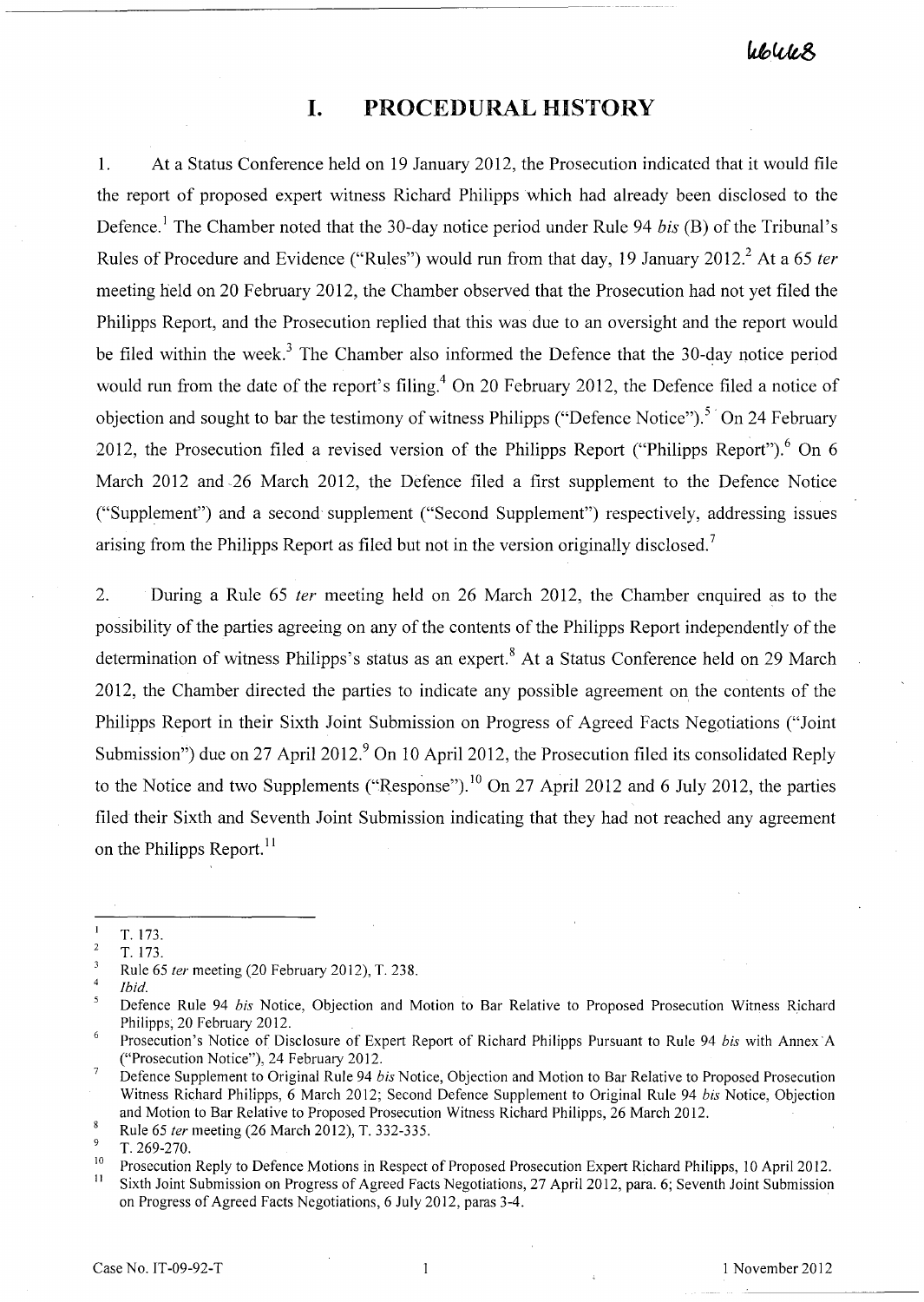monny

## **11. SUBMISSIONS OF THE PARTIES**

3. The Philipps Report consists of the following: (1) Philipps's *curriculum vitae* ("CV"); (2) Organizational Chart of the Sarajevo Romanija Corps ("SRK"), VRS, 1992-1994; (3) "Notes on the SRK, VRS", 8 April 2009; (4) "Alphanumerical List of Units and Formations with Evidence· Reference Numbers [SRK] Order of Battle 1992-1995", 6 February 2009; (5) "Alphabetical List of Personnel with Evidence Reference Numbers [SRK] Order of Battle 1992-1995"; and (6) Explanation of the Organizational Charts of the SRK, 6 February 2009.<sup>12</sup> The Prosecution requests leave to supplement its Rule 65 *fer* exhibit list by adding an additional SRK organizational chart which covers the years 1994 to 1995, which was disclosed to the Defence on 3 October 2011, and completes the Philipps Report.<sup>13</sup>

4. The Defence submits firstly that Philipps's CV and publications do not demonstrate expertise or specific technical knowledge of the structure and operation of VRS units.<sup>14</sup> Prior to working for the Prosecution, witness Philipps's sole experience relating to Bosnia-Herzegovina consisted of ten months as a Senior Staff Officer in the Intelligence Operations of the Stabilisation Force in Sarajevo in 2000. <sup>15</sup> Furthermore, witness Philipps had not followed any courses related to the operation or structure of the VRS in the period from 1992 to 1995.<sup>16</sup> Moreover, the Defence submits that a Prosecution military analyst who has merely reviewed and summarized numerous documents cannot be deemed an expert.<sup>17</sup> Secondly, the Defence argues that witness Philipps cannot be accepted as an expert as his knowledge on the VRS was obtained in the course of his employment with the Prosecution and considerable parts of the Philipps Report are based on a letter written by a former Prosecution senior trial attorney which demonstrates witness Philipps's close links with the Prosecution.<sup>18</sup> Although the references in the Philipps Report to the aforementioned letter have been omitted from the filed version, the conclusions drawn from that letter still form part thereof.19 In addition, witness Phi1ipps's substantial reliance on material authored by the Prosecution as well as his lack of neutrality in selecting the documents analysed in the Philipps Report suggest that the latter cannot be accepted as expert evidence.<sup>20</sup>

<sup>&</sup>lt;sup>12</sup> Prosecution Notice, para. 2, Annex A.

Prosecution Notice, para. 4. The Chamber notes that the additional chart has been included as a second page to the chart bearing Rule 65 *ter* no. 10572. .

<sup>&</sup>lt;sup>14</sup> Defence Notice, para. 8; Second Supplement, paras 7-10.<br><sup>15</sup> Defense Notice, paras 8, 0. Degument begring Bule 6

<sup>15</sup>Defence Notice, paras 8-9; Document bearing Rule 65 *ter* no. 11344 *(Curriculum Vitae* of Richard Duncan Philipps).

 $16\quad$  Defence Notice, paras 8-9, 13.

<sup>&</sup>lt;sup>17</sup> Defence Notice, paras 21-24; Second Supplement, para. 22.

<sup>&</sup>lt;sup>18</sup> Defence Notice, para. 17; Supplement, paras 8-9; Second Supplement, para. 16.

<sup>&</sup>lt;sup>19</sup> Second Supplement, para. 16.<br><sup>20</sup> Defence Notice, para. 17: Seco

Defence Notice, para. 17; Second Supplement, paras 12, 16.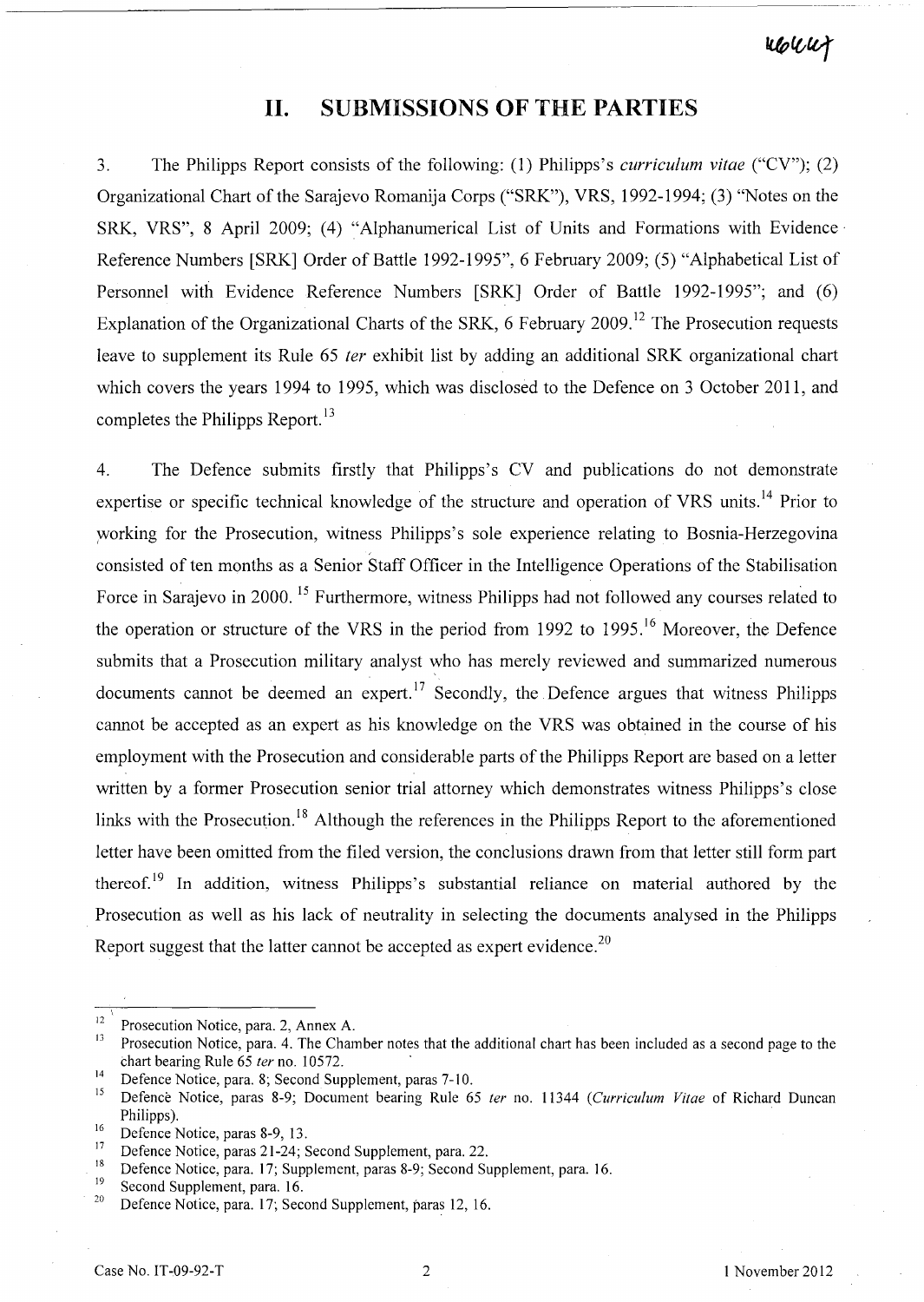# Wolch

5. Thirdly, the Defence argues that the Philipps Report incorporates witness Philipps's interpretation and evaluation of various documents such as witness statements, diaries and contemporaneous notes, intelligence and situation reports, and publications, and thereby improperly interferes with the Chamber's discretion to ascertain the evidentiary value of such material.<sup>21</sup> Fourthly, the Defence submits that the Philipps Report does not meet the minimum standards of reliability as the Prosecution seeks to introduce into evidence through it hearsay statements in contravention of the requirements of Rules  $89(C)$  and 92 *bis* of the Rules;<sup>22</sup> witness Philipps's conclusions appear to be based on sources which are, at times, insufficiently identified, have not been disclosed and are of questionable provenance;<sup>23</sup> and substantial parts of witness Philipps's conclusions are based on a single source document.<sup>24</sup> The Defence also argues that the Prosecution failed to file a portion of witness Philipps's report filed in the *Galic* case, which, in its view, demonstrates his flawed methodology and requests the Chamber to consider this portion when evaluating the Defence Notice.<sup>25</sup> Fifthly, the Defence seeks to strike from the record portions of the Philipps Report not previously disclosed to the Defence on 6 January 2012.<sup>26</sup> Lastly, the Defence requests an opportunity to cross-examine witness Philipps if he is called to testify.<sup>27</sup>

6. In response, the Prosecution submits that witness Philipps has 25 years' experience in military intelligence and analysis, first with the British Armed Forces, and subsequently with the Office of the Prosecutor.<sup>28</sup> The SRK's structure or operation is not a recognized field of study, and expertise thereon could not be obtained other than from personal experience, for instance through serving in the SRK, or through analysing military documents, as in the case of witness Philipps.<sup>29</sup> In fact, witness Philipps has been recognized as an expert in the *Galic* and *Karadiic* cases, and his revised charts were admitted into evidence in the *Karadžić* case.<sup>30</sup> The Prosecution adds that witness Philipps revised his charts in 2009 on the basis of voluminous materials obtained directly from the SRK archives in 2007, and the revised charts no longer rely on published reference materials, witness statements or the contested letter of a former Prosecution senior trial attorney.<sup>31</sup> It submits therefore that a number of the objections raised by the Defence to witness Philipps's

<sup>&</sup>lt;sup>21</sup> Defence Notice, paras  $14-15$ ; Second Supplement, paras  $12-14$ .<br><sup>22</sup> Defence Notice, para 15; Second Supplement, paras  $13\overline{14}$ ,  $21$ .

<sup>&</sup>lt;sup>22</sup> Defence Notice, para. 15; Second Supplement, paras 13-14, 21.<br><sup>23</sup> Defence Nation wave 17, 10: Second Supplement waves 13, 13.

<sup>&</sup>lt;sup>23</sup> Defence Notice, paras 17-19; Second Supplement, paras 12-13, 15, 18, 20-21.<br><sup>24</sup> Second Supplement, paras 18, 20, 21.

<sup>&</sup>lt;sup>24</sup> Second Supplement, paras 18, 20-21.

Supplement, para. 9.

<sup>&</sup>lt;sup>26</sup> Supplement, paras 9-10, p. 6, Confidential Exhibit A. The Chamber notes that while the Defence interchangeably refers to the date of the letter from the Prosecution as 6 January 2012 and 9 January 2012, the date of the letter is 6 January 2012.

<sup>27</sup> Defence Notice, para. 3, p. 8; Second Supplement, para. 5

 $\frac{28}{29}$  Response, para. 15.

 $\frac{29}{30}$  Response, para. 18.

 $\frac{30}{31}$  Response, paras 6, 19.

Response, paras 4, 8.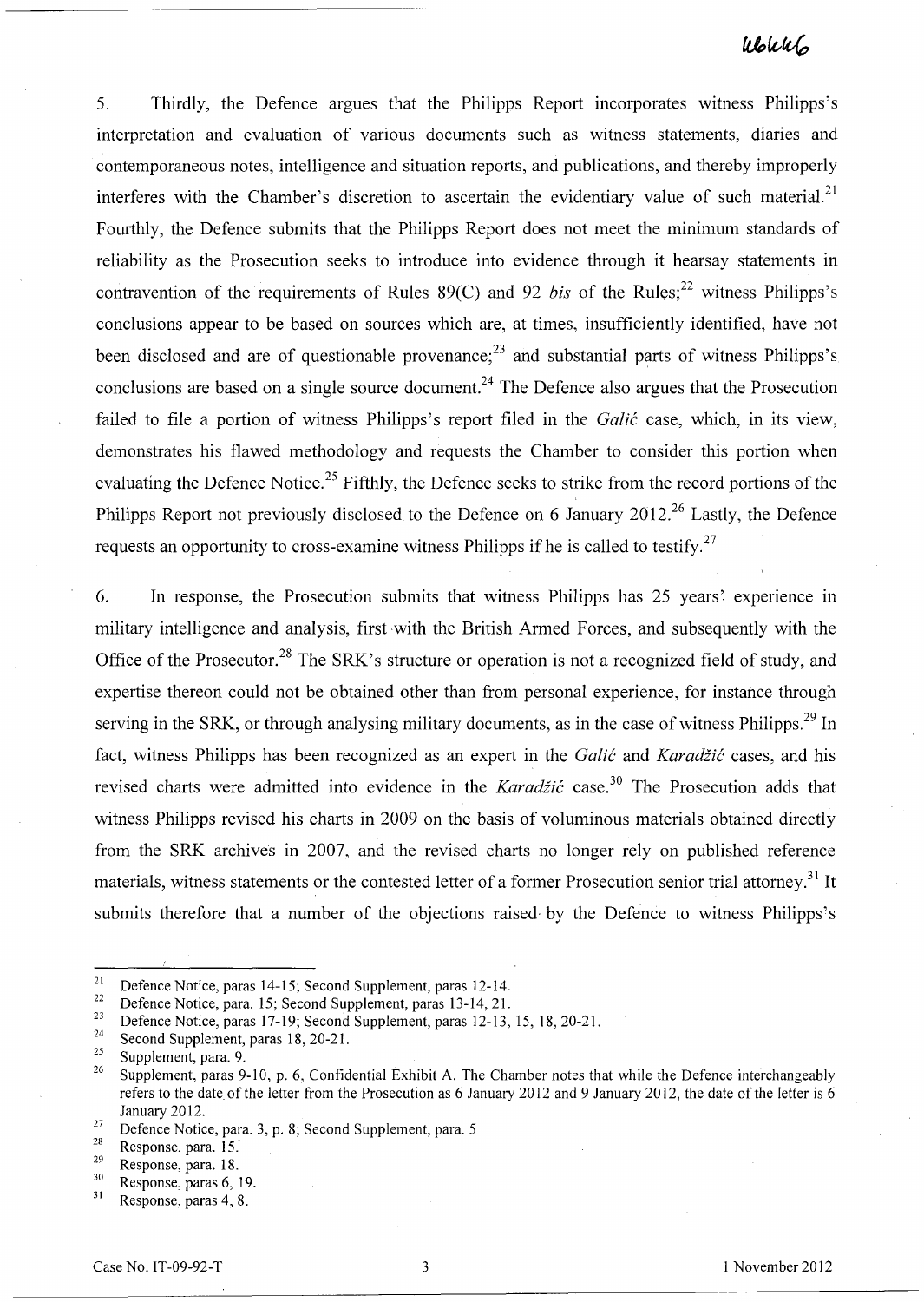evidence concerned the previous version of witness Philipps's report.<sup>32</sup> As to witness Philipps's choice of documents to be included in the Philipps Report, the Prosecution states that this was intended so as to provide the best available evidence.<sup>33</sup> The objections as to witness Philipps's methodology are issues to be taken into consideration when assessing the weight to be attributed to the Philipps Report and not its admissibility. $34$ 

## **Ill. APPLICABLE LAW**

7. The Chamber refers to the applicable law concerning Rule 94 *his* of the Rules and expert evidence as set out in a previous decision.<sup>35</sup>

8. The Chamber also refers to the applicable law governing amendments to the Rule 65 *fer*  exhibit list as previously set out in a decision.<sup>36</sup>

## **IV. DISCUSSION**

9. At the outset, in relation to the Prosecution request for leave to supplement its Rule 65 *fer* , exhibit list by adding an additional SRK organizational chart, the Chamber considers that the chart is *prima facie* relevant and of probative value, it is of limited length, has been disclosed to the Defence approximately a year ago and completes the Philipps Report. The Chamber considers that the amendment sought does not create a great burden for the Defence which had the opportunity to consider and contest it in its Second Supplement,<sup>37</sup> and finds that it is in the interests of justice to grant this Prosecution request.

10. As to the Defence first objection concerning witness Philipps's expertise, the Chamber notes that an examination of his CV demonstrates that he has at least twenty years' relevant experience in military and intelligence analysis. He has, *inter alia,* served with the British Armed Forces as Staff Officer of the Defence Intelligence Staff and the Military Intelligence Brigade and Commanding Officer of a Military Intelligence Company. He has also worked for approximately 6 years with the Office of the Prosecutor as an intelligence analyst, and since then has been an independent defence analyst/consultant. Although witness Philipps does not have direct work experience with the VRS or SRK and has not followed any specific training courses on these entities, the Chamber reiterates

 $rac{32}{33}$  Response, para. 8.

 $\frac{33}{34}$  Response, para. 9 (C).<br>Response, para. 11.

Decision on Defence Request to Disqualify Richard Butler as an Expert and Bar the Prosecution from Presenting his Reports, 19 October 2012 ("Decision on Richard Butler"), paras 4-9.

<sup>&</sup>lt;sup>36</sup> Decision on Prosecution Second Motion to Amend Rule 65 *ter* Exhibit List, 27 June 2012, paras 5-6.<br><sup>37</sup> Second Supplement, para 3 (ii)

Second Supplement, para. 3 (ii).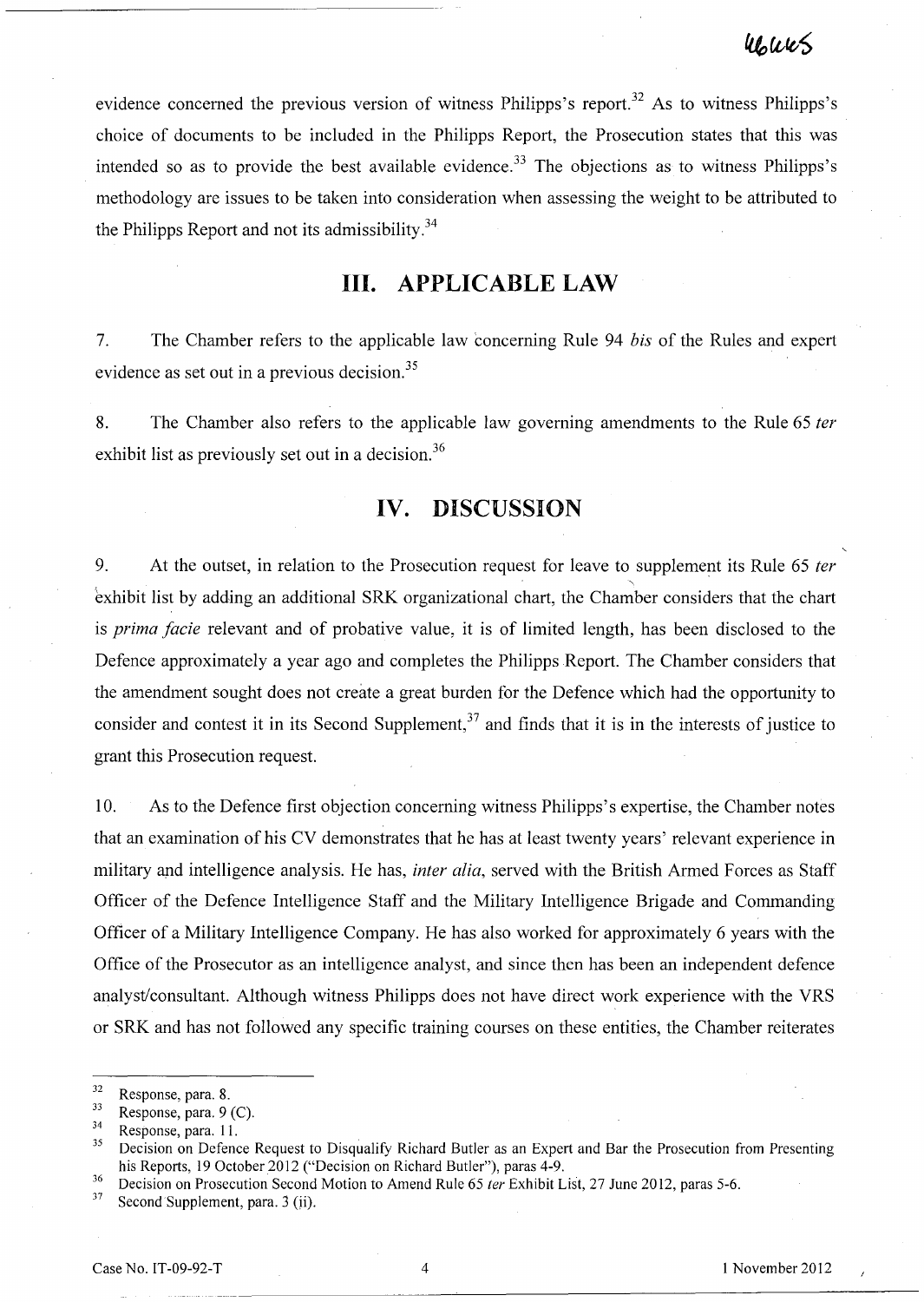the remarks made in a previous decision that expert opinion need not be based upon firsthand knowledge or experience and that expert witnesses often lack personal familiarity with the circumstances of a case, and are required to give their professional opinion by applying their specialized knowledge and skills to facts as observed and reported by others.<sup>38</sup> The Chamber is not convinced by the Defence submission that the Philipps Report, including the command structure charts, constitutes a mere summary of various documents requiring as such the application of no expertise. To the contrary, the Chamber considers that in the Philipps Report's preparation, witness Philipps applied his skills as a military analyst in identifying, reviewing and extracting information from multiple sources, and organizing a considerable amount of material into a comprehensive structure chart. Consequently, the Chamber finds that witness Philipps can be considered an expert in military analysis and can testify accordingly on the command structure and organization of the VRS and SRK.

11. Turning to the Defence objection to witness Philipps's evidence on account of his alleged close relationship with the Prosecution, the Chamber reiterates that his previous employment with the Office of the Prosecutor is not, on its own, a sufficient reason to bar him from testifying.<sup>39</sup> The Defence has not sufficiently established witness Philipps's alleged lack of neutrality in selecting the material analysed in the Philipps Report or the alleged inappropriate reliance on the contested letter written by a former member of the Prosecution. In any event, the Chamber notes that this letter is no longer referred to in the Philipps Report. In addition, the Chamber notes that witness Philipps's alleged close links with the Prosecution as well as his selection of material analysed in the Philipps Report may be explored in the course of cross-examination or tested by submission of contradicting factual or expert evidence.

12. As to the'Defence third objection, the Chamber notes that witness Philipps's conclusions by no means provide a final answer to issues relevant to the Indictment. However, they can assist the Chamber in understanding the evidence presented by the parties and making the necessary determinations in the context of the totality of evidence.

13. With regard to the Defence fourth objection concerning the Philipps Report's reliability, and, in particular, the alleged reliance of the Philipps Report on hearsay evidence such as witness statements, and diaries and contemporary notes of journalists, the Chamber notes witness Philipps' s statement that the Philipps Report (as filed on 24 February 2012) "excludes witness statements and does not rely on potentially subjective information such as journalism or published reference

 $38$  Decision on Richard Butler, para. 12.

Decision on Richard Butler, para 16.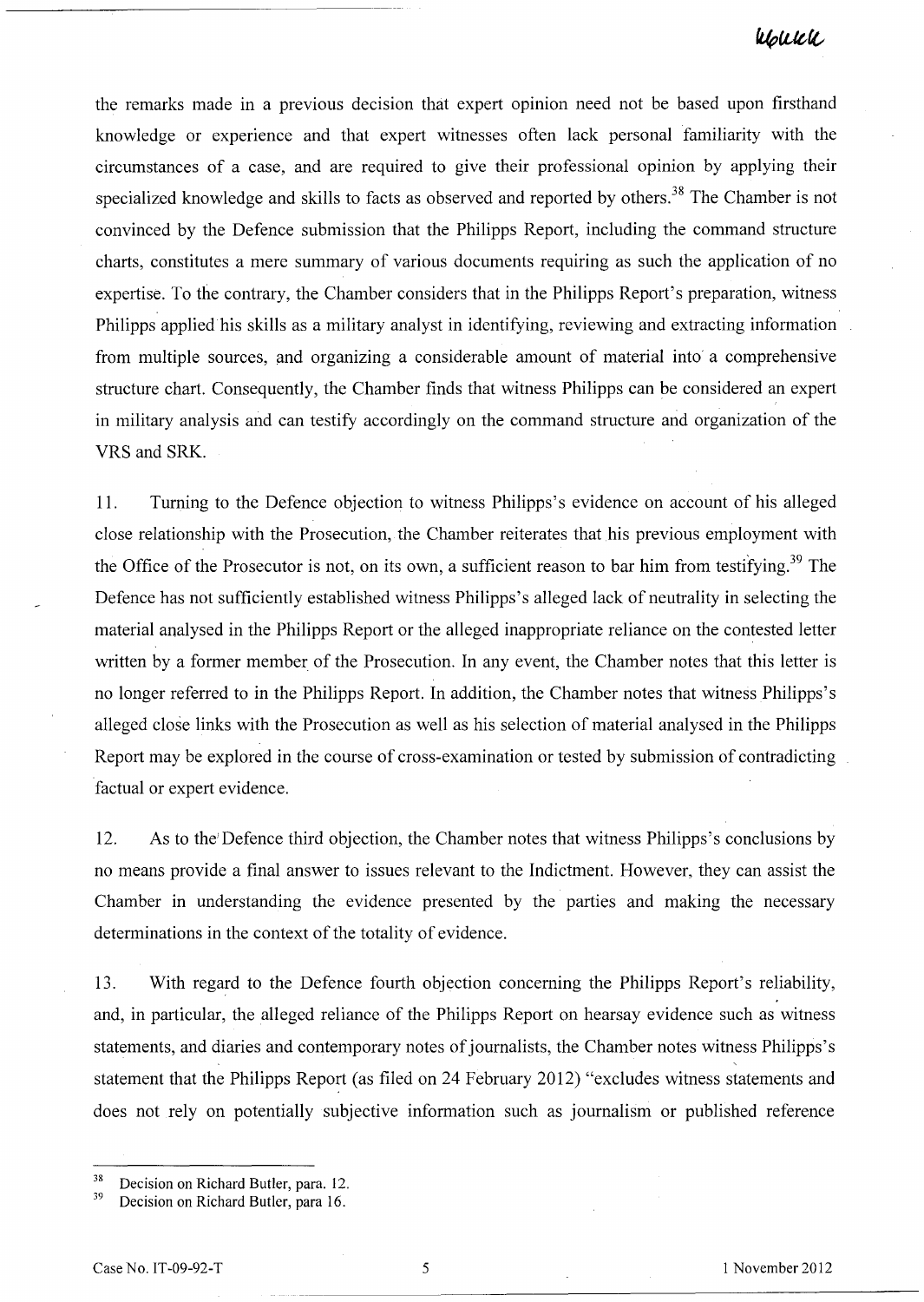# Wolles

material."<sup>40</sup> In any event, the Chamber will defer deciding upon the Philipps Report's admission until the Defence has had the opportunity to challenge witness Philipps's sources and applied methodology during cross-examination. If the Defence wishes the Chamber to consider the relevant part of Philipps's report filed in the *Galic* case, it may seek to tender it in evidence in the course of witness Philipps's testimony.

14. In relation to the Defence request to strike out portions of the Philipps Report, the Chamber notes that in early January and February of this year, there was a discussion between the parties regarding the expert reports, and underlying materials thereof, to be presented as Prosecution evidence. The Chamber considers that whatever discussion may have taken place at that time, it is the Report filed on 24 February 2012 under Rule 94 *bis* which is to be addressed by the Defence in its Rule 94 *bis* (B) Notice. If any discussion prior to the filing of the Philipps Report led to some confusion on the part of the Defence, the Chamber considers that the appropriate remedy would have been to give the Defence sufficient time to prepare its Notice under Rule 94 *bis* (B). The Defence in fact sought a period of 30 days from the filing of the Report on 24 February 2012 within which to file its Notice under Rule 94 *bis* (B) as an alternative remedy to striking out contested portions of the Report.<sup>41</sup> The Chamber considers that an appropriate remedy has already been afforded to the Defence, and it was in fact allowed to supplement its Defence Notice twice. The Chamber therefore denies the Defence request to strike out portions of the Report.

15. Lastly, with regard to the Defence request to cross-examine witness Philipps, the Chamber notes that the Prosecution intends to call him to give evidence in court and, as such, he will be available for cross-examination.

## **v. DISPOSITION**

- 16. For the foregoing reasons, the Chamber
	- 1) GRANTS the Prosecution request to supplement its Rule 65 *ter* exhibit list with an additional organizational chart covering the years 1994 to 1995;
	- 2) DENIES the Defence request to strike out portions of the Philipps Report;

 $^{40}$  Document bearing Rule 65 ter no. 11343 (Notes on the SRK, VRS, 8 April 2009), p. 27; See also Response, para. 4. 41 Supplement, para. 11, p. 6.